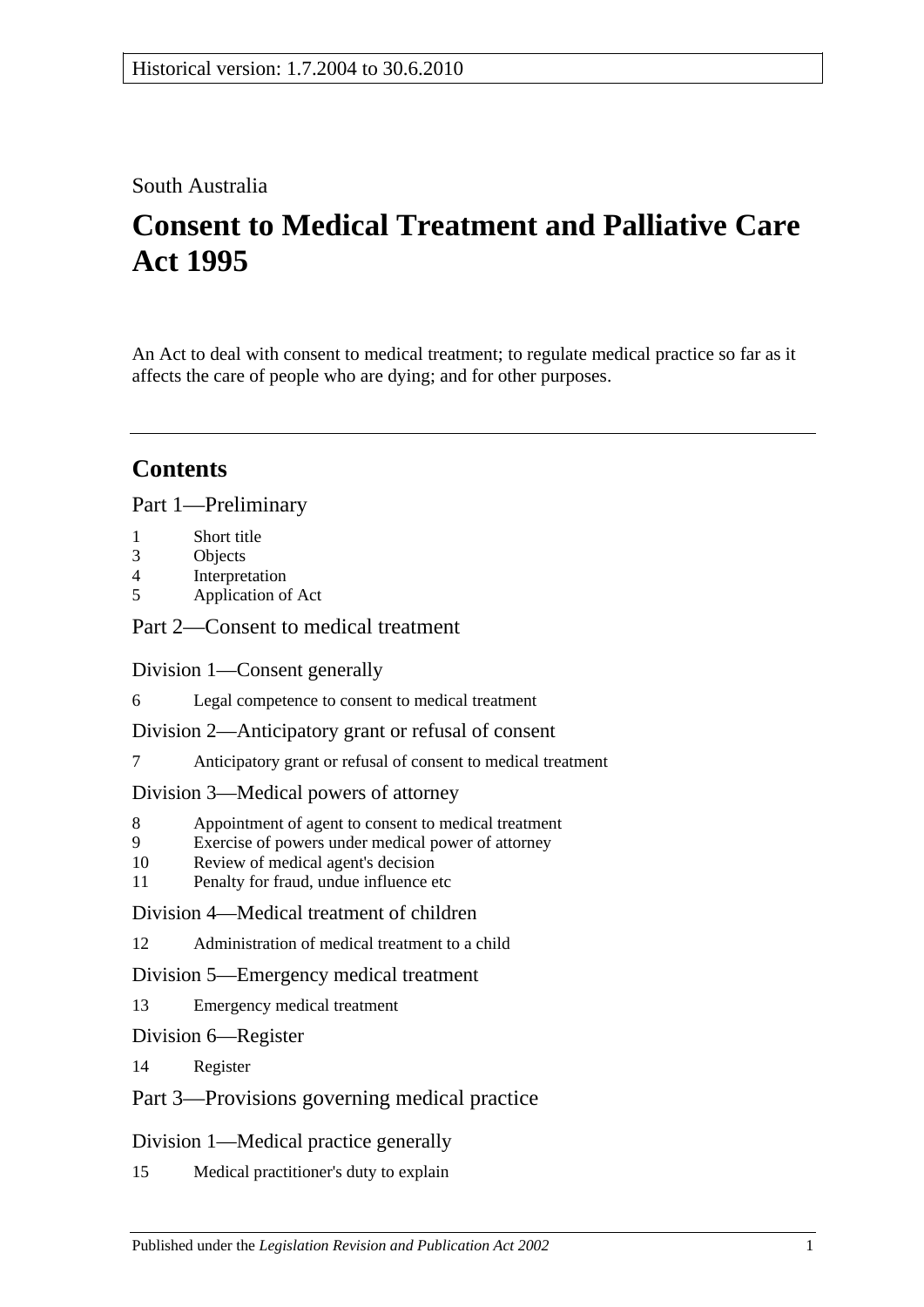**Consent to Medical Treatment and Palliative Care Act 1995—1.7.2004 to 30.6.2010 Contents** 

| 16                                          | Protection for medical practitioners etc.            |  |  |  |
|---------------------------------------------|------------------------------------------------------|--|--|--|
| Division 2—The care of people who are dying |                                                      |  |  |  |
| 17<br>18                                    | The care of people who are dying<br>Saving provision |  |  |  |
| Part 4—Regulations                          |                                                      |  |  |  |
| 19                                          | Regulations                                          |  |  |  |
| Schedule 3—Transitional provisions          |                                                      |  |  |  |
| 2                                           | <b>Transitional provisions</b>                       |  |  |  |
| Legislative history                         |                                                      |  |  |  |
|                                             |                                                      |  |  |  |

## <span id="page-1-0"></span>**The Parliament of South Australia enacts as follows:**

## **Part 1—Preliminary**

#### <span id="page-1-1"></span>**1—Short title**

This Act may be cited as the *Consent to Medical Treatment and Palliative Care Act 1995*.

#### <span id="page-1-2"></span>**3—Objects**

The objects of this Act are—

- (a) to make certain reforms to the law relating to consent to medical treatment—
	- (i) to allow persons of or over the age of 16 years to decide freely for themselves on an informed basis whether or not to undergo medical treatment; and
	- (ii) to allow persons of or over the age of 18 years to make anticipatory decisions about medical treatment; and
	- (iii) to provide for the administration of emergency medical treatment in certain circumstances without consent; and
- (b) to provide for medical powers of attorney under which those who desire to do so may appoint agents to make decisions about their medical treatment when they are unable to make such decisions for themselves; and
- (c) to allow for the provision of palliative care, in accordance with proper standards, to people who are dying and to protect them from medical treatment that is intrusive, burdensome and futile.

#### <span id="page-1-3"></span>**4—Interpretation**

In this Act, unless the contrary intention appears—

*administration* of medical treatment includes the prescription or supply of drugs;

*anticipatory direction*—See [section](#page-3-5) 7;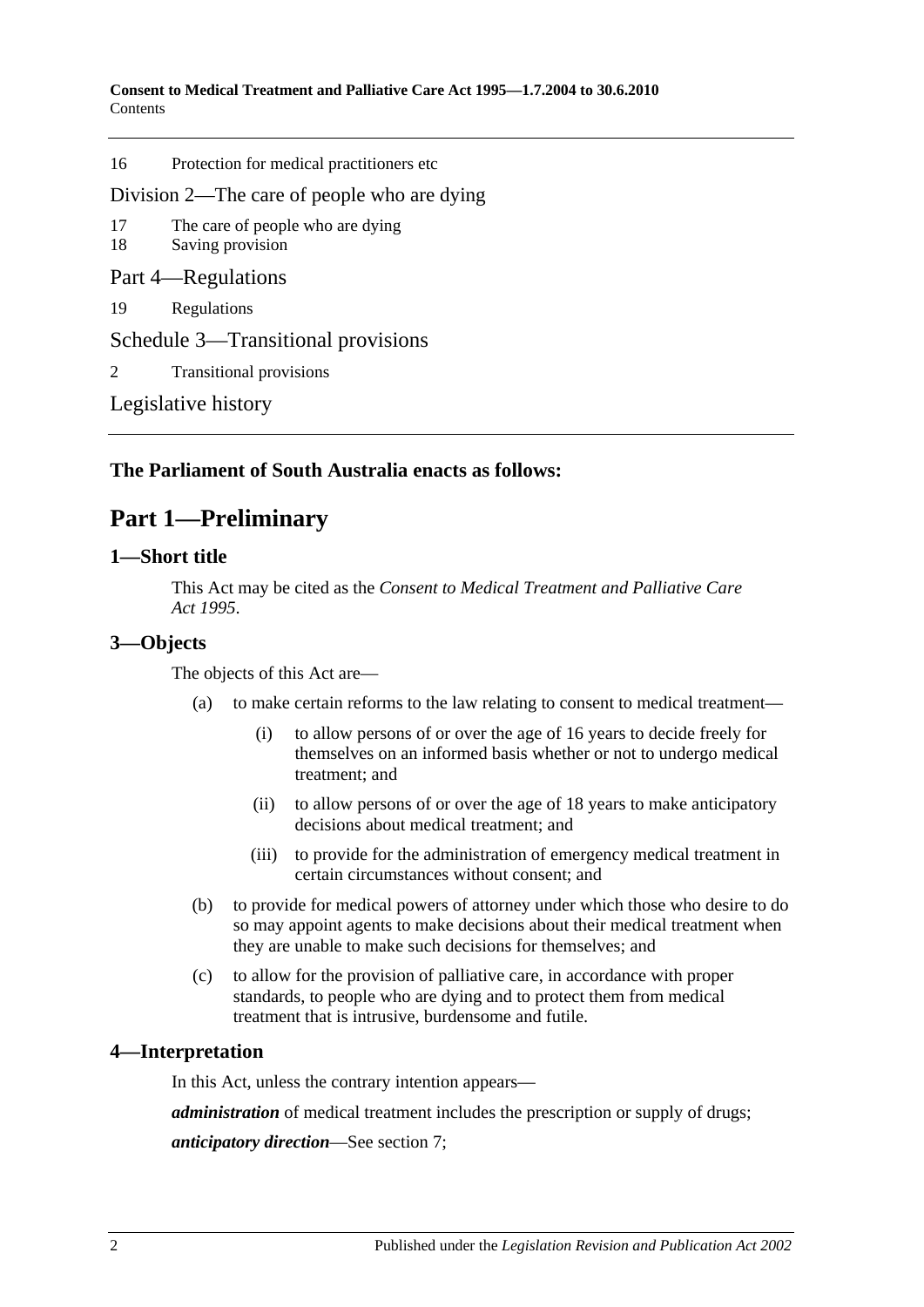#### *authorised witness* means—

- (a) a justice of the peace;  $\alpha$
- (b) a commissioner for taking affidavits in the Supreme Court; or
- (c) a member of the clergy; or
- (d) a registered pharmacist;

*available*—*For availability of medical agent to act under medical power of attorney, see [section](#page-5-2) 9(2)*;

*child* means a person under 16 years of age:

*dentist* means a person who is registered on the register of dentists or register of specialists under the *[Dental Practice Act](http://www.legislation.sa.gov.au/index.aspx?action=legref&type=act&legtitle=Dental%20Practice%20Act%202001) 2001*;

*guardian* means a person acting or appointed under any Act or law as the guardian of another;

*life sustaining measures* means medical treatment that supplants or maintains the operation of vital bodily functions that are temporarily or permanently incapable of independent operation, and includes assisted ventilation, artificial nutrition and hydration and cardiopulmonary resuscitation;

*medical agent* means a person empowered to consent or refuse consent to medical treatment under a medical power of attorney;

*medical practitioner* means a person who is registered on the general register under the *[Medical Practitioners Act](http://www.legislation.sa.gov.au/index.aspx?action=legref&type=act&legtitle=Medical%20Practitioners%20Act%201983) 1983* and includes a dentist;

*medical treatment* means treatment or procedures administered or carried out by a medical practitioner in the course of medical or surgical practice or by a dentist in the course of dental practice and includes the prescription or supply of drugs;

*palliative care* means measures directed at maintaining or improving the comfort of a patient who is, or would otherwise be, in pain or distress;

*parent* includes a person *in loco parentis*;

*representative* means a person who is empowered by medical power of attorney or some other lawful authority to make decisions about the medical treatment of another when the other is incapable of making decisions for her/himself;

*terminal illness* means an illness or condition that is likely to result in death;

*terminal phase* of a terminal illness means the phase of the illness reached when there is no real prospect of recovery or remission of symptoms (on either a permanent or temporary basis).

**Note—**

1 Section 34 of the *[Oaths Act](http://www.legislation.sa.gov.au/index.aspx?action=legref&type=act&legtitle=Oaths%20Act%201936) 1936* provides that where provision is made by an Act for the attestation of an instrument by a justice, the provision is complied with if the witness is a justice, a proclaimed postmaster, a proclaimed bank manager, or a proclaimed member of the police force.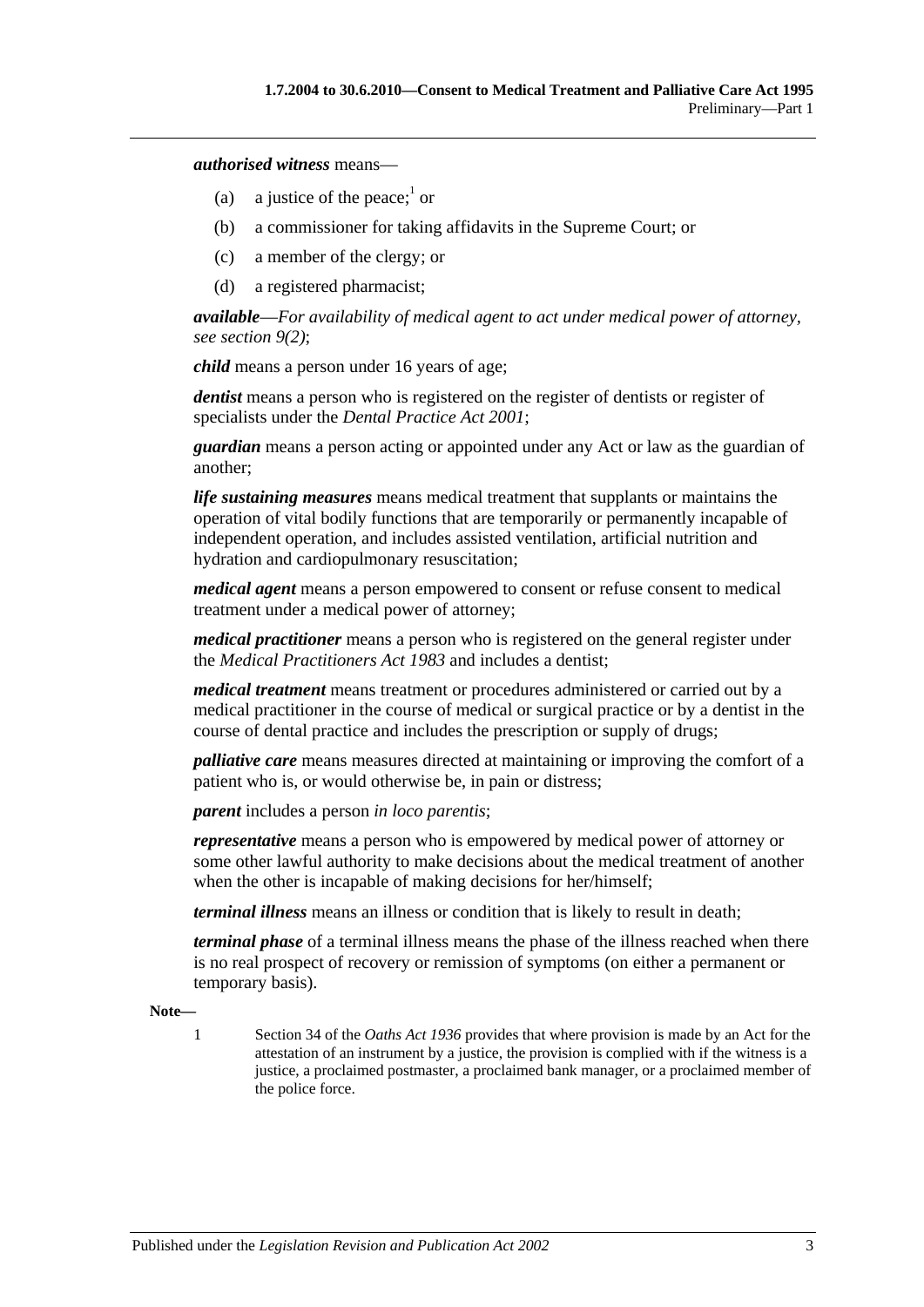#### <span id="page-3-0"></span>**5—Application of Act**

This Act does not apply to medical procedures conducted for the purposes of research rather than for the purpose of treating, or determining the appropriate treatment for, the patient subjected to those procedures.

## <span id="page-3-1"></span>**Part 2—Consent to medical treatment**

### <span id="page-3-2"></span>**Division 1—Consent generally**

#### <span id="page-3-3"></span>**6—Legal competence to consent to medical treatment**

A person of or over 16 years of age may make decisions about his or her own medical treatment as validly and effectively as an adult.

#### <span id="page-3-4"></span>**Division 2—Anticipatory grant or refusal of consent**

#### <span id="page-3-5"></span>**7—Anticipatory grant or refusal of consent to medical treatment**

- (1) A person of or over 18 years of age may, while of sound mind, give a direction under this section about the medical treatment that the person wants, or does not want, if he or she is at some future time—
	- (a) in the terminal phase of a terminal illness, or in a persistent vegetative state; and
	- (b) incapable of making decisions about medical treatment when the question of administering the treatment arises.
- (2) A direction under this section—
	- (a) must be in the form prescribed by regulation; and
	- (b) must be witnessed by an authorised witness who completes a certificate in the form prescribed by regulation.
- $(3)$  If—
	- (a) a person by whom a direction has been given under this section—
		- (i) is in the terminal phase of a terminal illness or in a persistent vegetative state; and
		- (ii) is incapable of making decisions about his or her medical treatment; and
	- (b) there is no reason to suppose that the person has revoked, or intended to revoke, the direction,

the person is to be taken to have consented to medical treatment that is in accordance with the wishes of the person as expressed in the direction and to have refused medical treatment that is contrary to those expressed wishes.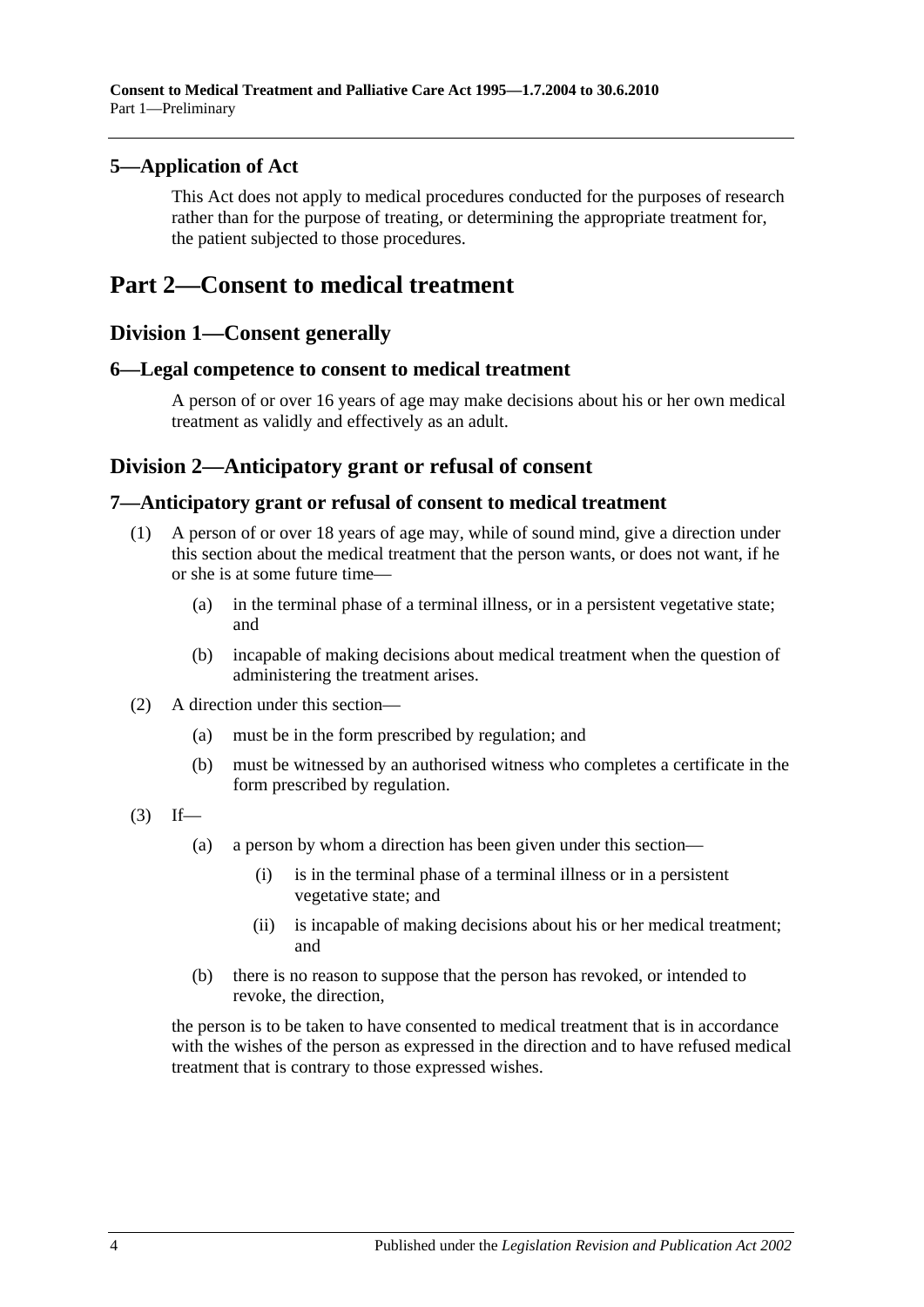## <span id="page-4-0"></span>**Division 3—Medical powers of attorney**

#### <span id="page-4-1"></span>**8—Appointment of agent to consent to medical treatment**

- (1) A person of or over 18 years of age may, while of sound mind, by medical power of attorney, appoint an agent with power to make decisions on his or her behalf about medical treatment.
- (2) A medical power of attorney—
	- (a) must be in the form prescribed by regulation or in a form to similar effect; and
	- (b) must be witnessed by an authorised witness who completes a certificate in the form prescribed by regulation or in a form to similar effect.
- (3) A person is not eligible to be appointed an agent under a medical power of attorney unless over 18 years of age.
- (4) The fact that a person has an interest under the will, or in the estate, of the grantor of a medical power of attorney does not invalidate the appointment of that person as a medical agent, or the exercise of any power by that person under a medical power of attorney.
- <span id="page-4-2"></span>(5) A person is not eligible to be appointed an agent under a medical power of attorney if that person is, in a professional or administrative capacity, directly or indirectly responsible for or involved in the medical care or treatment of the person by whom the medical power of attorney is to be given and, if a person who is validly appointed as a medical agent becomes so responsible or involved, the person is disqualified from acting as a medical agent under the medical power of attorney.
- (6) If a medical power of attorney appoints two or more agents, it must indicate the order of appointment and, in that case, if the person designated first in order of appointment is unavailable, the power is to be exercised by the person designated second in order of appointment, if the first and second are not available, by the person designated third in order of appointment, and so on, but a medical power of attorney may not provide for the joint exercise of the power.
- (7) A medical power of attorney—
	- (a) authorises the agent, subject to any conditions and directions contained in the power of attorney, to make decisions about the medical treatment of the person who granted the power if that person is incapable of making decisions on his or her own behalf; but
	- (b) does not authorise the agent to refuse—
		- (i) the natural provision or natural administration of food and water; or
		- (ii) the administration of drugs to relieve pain or distress; or
		- (iii) medical treatment that would result in the grantor regaining the capacity to make decisions about his or her own medical treatment unless the grantor is in the terminal phase of a terminal illness.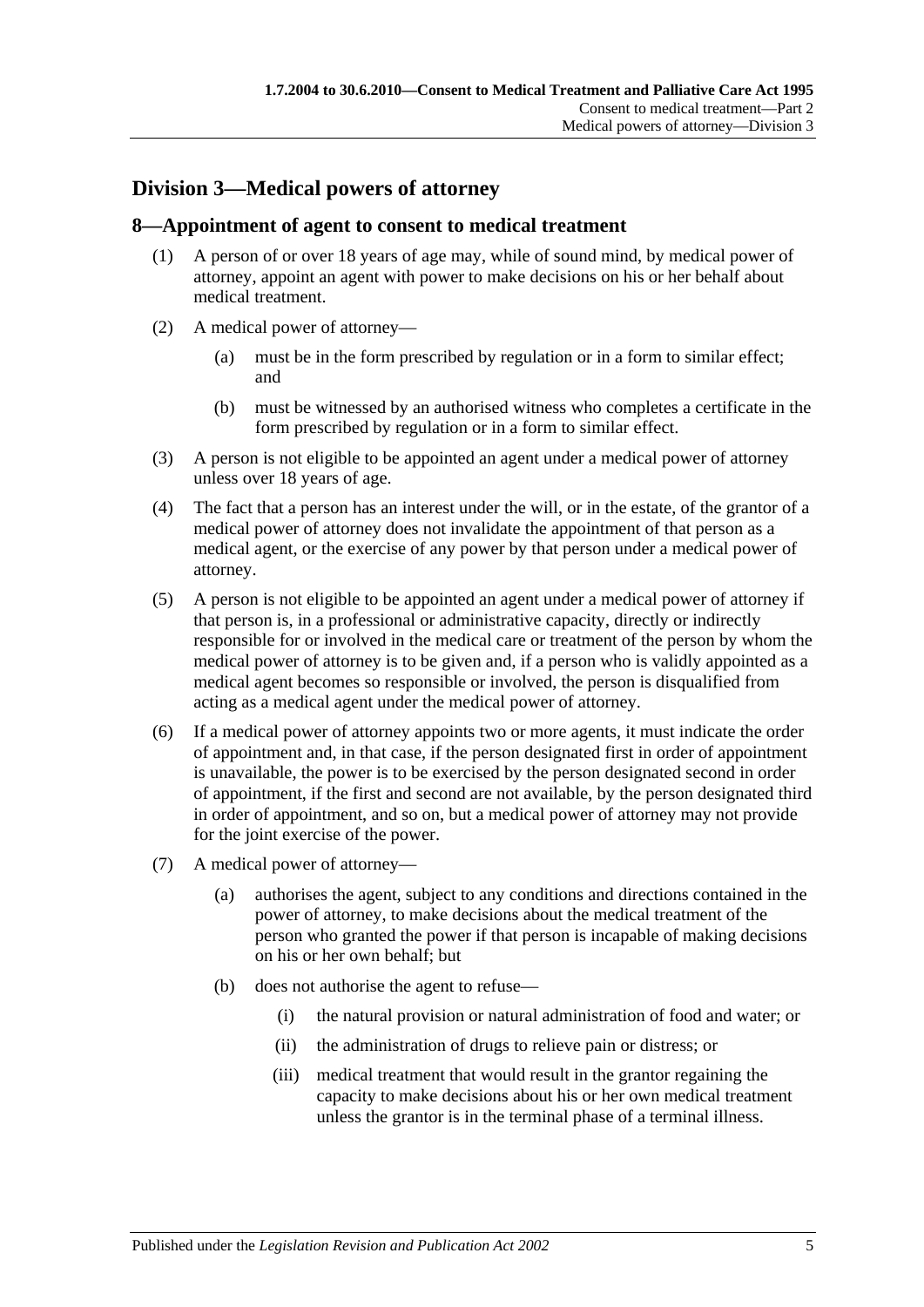- (8) The powers conferred by a medical power of attorney must be exercised—
	- (a) in accordance with any lawful conditions and directions contained in the medical power of attorney; and
	- (b) if the grantor of the power has also given an anticipatory direction—consistently with the direction,

and subject to those requirements, in what the agent genuinely believes to be the best interests of the grantor.

- (9) The grantor of a medical power of attorney may, by any form of representation that indicates an intention to withdraw or terminate the power, revoke the power of attorney.
- (10) The grantor of a medical power of attorney may, on regaining capacity to make decisions about his or her medical treatment, vary or revoke any decision taken by the medical agent during the period of incapacity.

#### <span id="page-5-0"></span>**9—Exercise of powers under medical power of attorney**

- (1) A medical agent is only entitled to act under a medical power of attorney if—
	- (a) the agent produces a copy of the medical power of attorney for inspection by the medical practitioner responsible for the treatment of the grantor of the power; and
	- (b) the medical agent is not disqualified from acting under the medical power of attorney<sup>1</sup>; and
	- (c) the medical agent is of full legal capacity.
- <span id="page-5-2"></span>(2) A medical agent will only be regarded as available to act under a medical power of attorney if—
	- (a) the medical practitioner responsible for the treatment of the grantor of the medical power of attorney is aware of the appointment; and
	- (b) the medical agent is entitled to act under the medical power of attorney; and
	- (c) it is reasonably practicable in the circumstances for the medical practitioner responsible for the grantor's treatment to obtain a decision from the medical agent.

**Note—**

1 See [section](#page-4-2) 8(5) which disqualifies certain medical agents from acting.

## <span id="page-5-1"></span>**10—Review of medical agent's decision**

- (1) The Supreme Court may, on the application of—
	- (a) the medical practitioner responsible for the treatment of the grantor of a medical power of attorney; or
	- (b) any person who has in the opinion of the Court a proper interest in the exercise of powers conferred by a medical power of attorney,

review the decision of a medical agent.

- (2) The Court may not review a decision by a medical agent to discontinue treatment if—
	- (a) the grantor is in the terminal phase of a terminal illness; and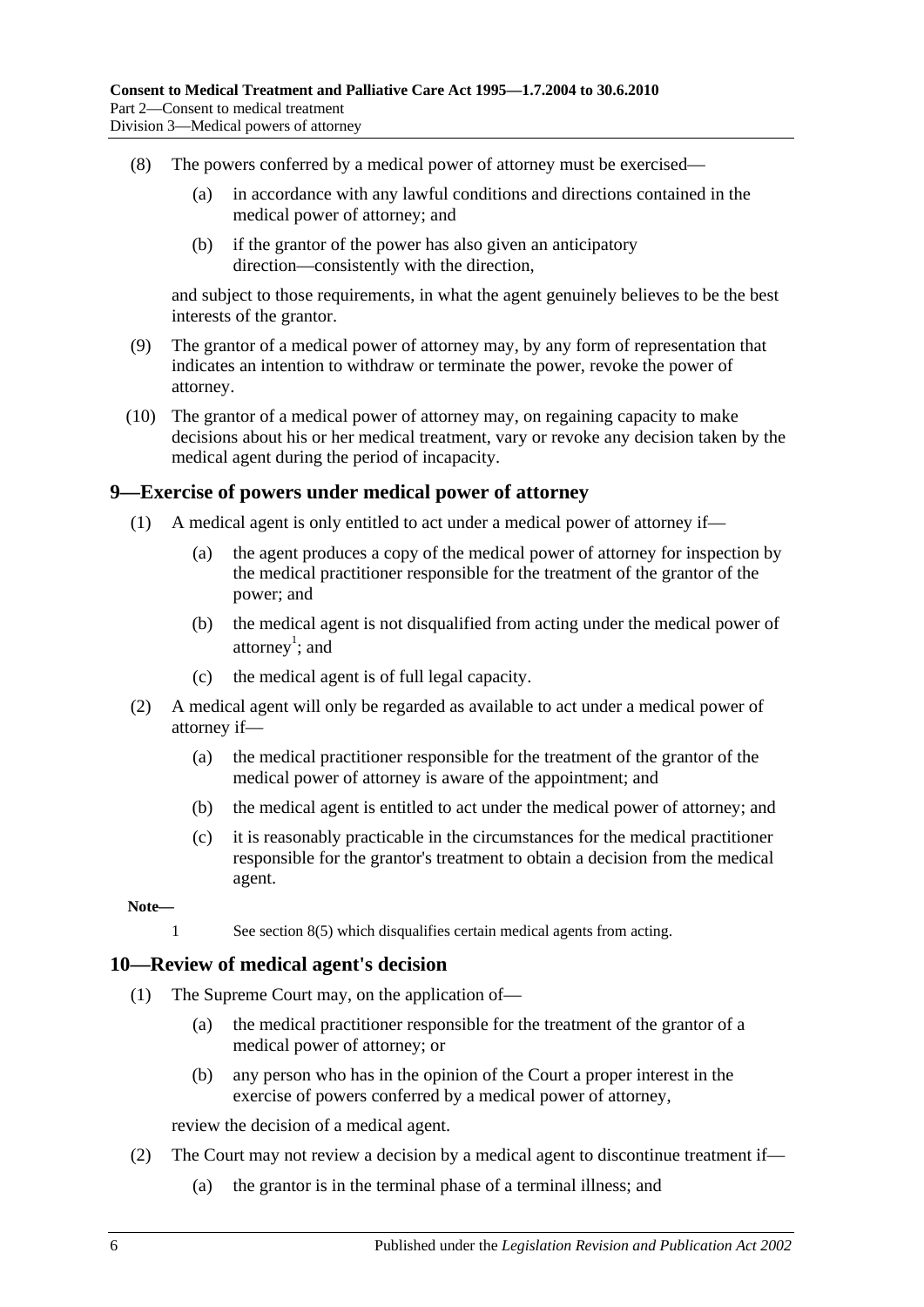- (b) the effect of the treatment would be merely to prolong life in a moribund state without any real prospect of recovery.
- (3) The purpose of the review is—
	- (a) to ensure that the medical agent's decision is in accordance with lawful conditions and directions contained in the medical power of attorney and, if the grantor of the power has also given an anticipatory direction, is consistent with that direction; and
	- (b) to ensure as far as possible that the medical agent's decision is in accordance with what the grantor would have wished if the grantor had been able to express his or her wishes.
- (4) A decision of a medical agent that is not contrary to lawful conditions and directions given by the grantor will, in the absence of proof to the contrary, be presumed to be in accordance with what the grantor would have wished if the grantor had been able to express his or her wishes but this presumption does not apply if—
	- (a) the grantor is not in the terminal phase of a terminal illness; and
	- (b) the effect of the medical agent's decision would be to expose the grantor to risk of death or exacerbate the risk of death.
- (5) The Court may—
	- (a) confirm, cancel, vary or reverse the decision of the medical agent; and
	- (b) give advice and directions that may be necessary or desirable in the circumstances of the case.
- (6) The Court must conduct a review under this section as expeditiously as possible.
- <span id="page-6-1"></span>(7) A person must not publish by newspaper, radio or television a statement or representation—
	- (a) by which the identity of a person who is, or has been, the subject of proceedings under this section (the *patient*) is revealed; or
	- (b) from which the identity of a person who is, or has been, the subject of proceedings under this section (the *patient*) might be inferred.

Penalty: \$10 000.

- (8) [Subsection](#page-6-1) (7)—
	- (a) ceases to apply if or when the patient recovers and then gives his or her consent to the publication of the information; or
	- (b) ceases to apply after the death of the patient.
- (9) In [subsection](#page-6-1) (7)—

*newspaper* includes any journal, magazine or other publication that is published daily or at periodic intervals.

#### <span id="page-6-0"></span>**11—Penalty for fraud, undue influence etc**

(1) A person who, by dishonesty or undue influence, induces another to execute a medical power of attorney is guilty of an offence.

Penalty: Imprisonment for 10 years.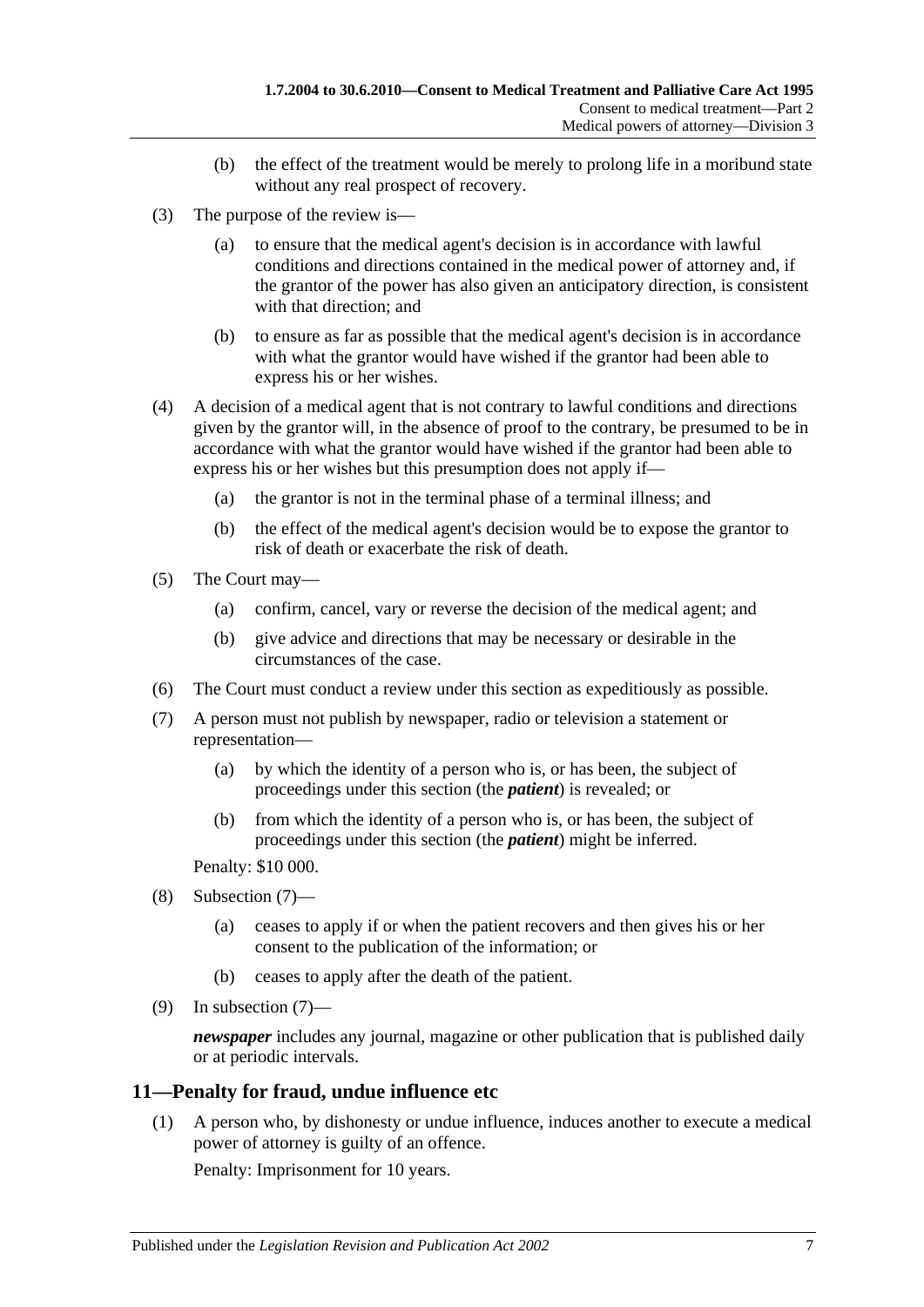(3) A person who purports to act as a medical agent under a medical power of attorney knowing that the power of attorney has been revoked is guilty of an offence.

Penalty: Imprisonment for 10 years.

(3) A person convicted or found guilty of an offence against this section forfeits any interest that that person might otherwise have had in the estate of the grantor of the power of attorney.

## <span id="page-7-0"></span>**Division 4—Medical treatment of children**

#### <span id="page-7-1"></span>**12—Administration of medical treatment to a child**

A medical practitioner may administer medical treatment to a child if—

- (a) the parent or guardian consents; or
- (b) the child consents and—
	- (i) the medical practitioner who is to administer the treatment is of the opinion that the child is capable of understanding the nature, consequences and risks of the treatment and that the treatment is in the best interest of the child's health and well-being; and
	- (ii) that opinion is supported by the written opinion of at least one other medical practitioner who personally examines the child before the treatment is commenced.

## <span id="page-7-2"></span>**Division 5—Emergency medical treatment**

#### <span id="page-7-5"></span><span id="page-7-3"></span>**13—Emergency medical treatment**

- (1) Subject to [subsection](#page-7-4) (3), a medical practitioner may lawfully administer medical treatment to a person (the *patient*) if—
	- (a) the patient is incapable of consenting; and
	- (b) the medical practitioner who administers the treatment is of the opinion that the treatment is necessary to meet an imminent risk to life or health and that opinion is supported by the written opinion of another medical practitioner who has personally examined the patient; and
	- (c) the patient (if of or over 16 years of age) has not, to the best of the medical practitioner's knowledge, refused to consent to the treatment.
- (2) A supporting opinion is not necessary under [subsection](#page-7-5) (1) if in the circumstances of the case it is not practicable to obtain such an opinion.
- <span id="page-7-4"></span> $(3)$  If—
	- (a) the patient has appointed a medical agent; and
	- (b) the medical practitioner proposing to administer the treatment is aware of the appointment and of the conditions and directions contained in the medical power of attorney; and
	- (c) the medical agent is available to decide whether the medical treatment should be administered,

the medical treatment may not be administered without the agent's consent.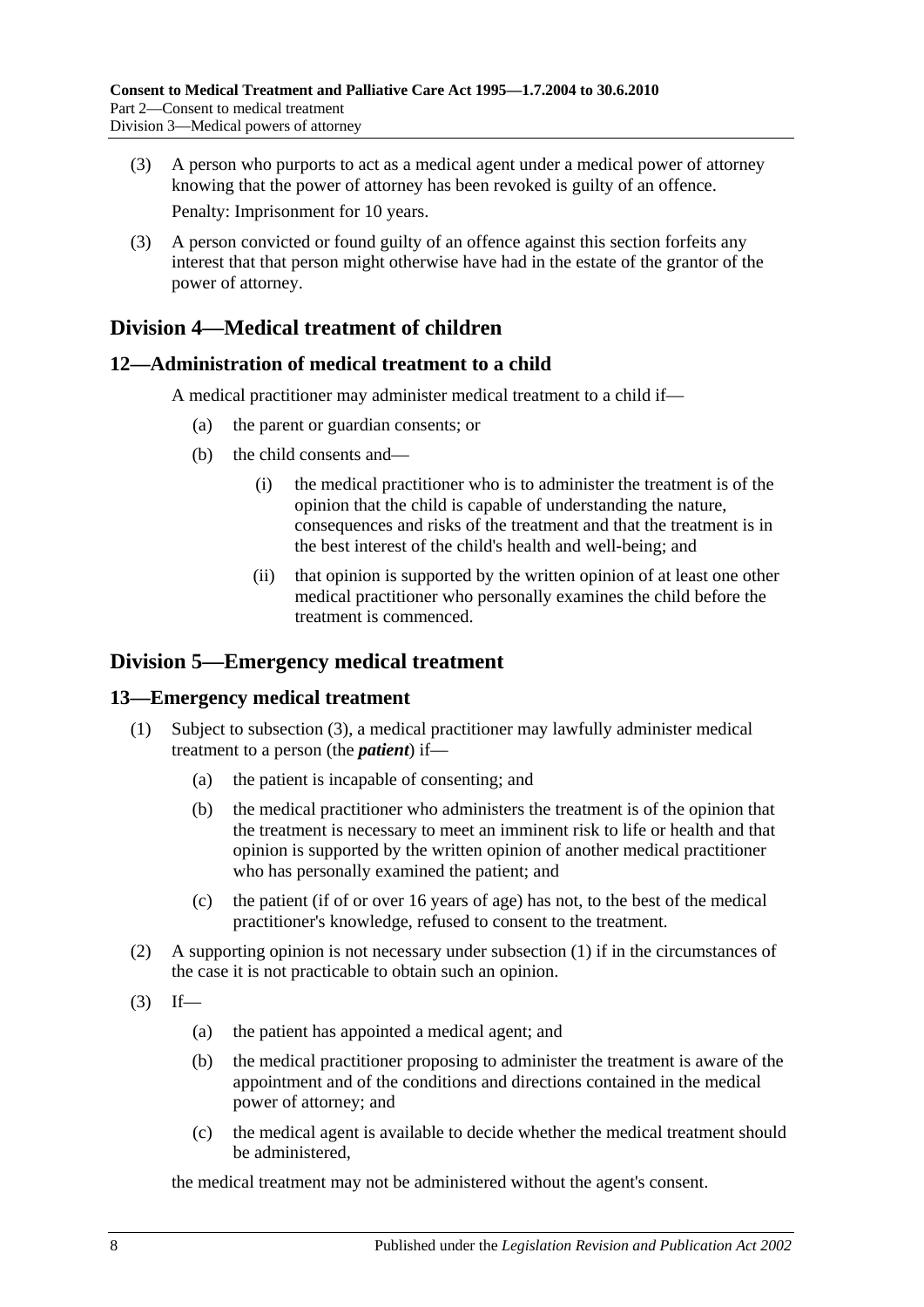- (4) If no such medical agent is available and a guardian of the patient is available, the medical treatment may not be administered without the guardian's consent.
- (5) If the patient is a child, and a parent or guardian of the child is available to decide whether the medical treatment should be administered, the parent's or guardian's consent to the treatment must be sought but the child's health and well-being are paramount and if the parent or guardian refuses consent, the treatment may be administered despite the refusal if it is in the best interests of the child's health and well-being.

### <span id="page-8-0"></span>**Division 6—Register**

#### <span id="page-8-1"></span>**14—Register**

- (1) The Minister must establish a register of—
	- (a) directions under [section](#page-3-5) 7 of this Act (*treatment directions*); and
	- (b) medical powers of attorney.
- (2) The Minister must appoint a suitable person (referred to below as the *Registrar*) to administer the register.
- <span id="page-8-5"></span>(3) A person who has given a treatment direction, or granted a medical power of attorney, may, on application to the Registrar, have the direction or power of attorney registered in the register.
- (4) An application under [subsection](#page-8-5) (3) must be accompanied by—
	- (a) a copy of the direction or power of attorney (to be held by the Registrar for the purposes of this section); and
	- (b) a fee prescribed by regulation.
- (5) The Registrar must, at the request of a medical practitioner responsible for the treatment of a person by whom a registered direction or power of attorney was given, or any other person with a proper interest in a registered direction or power of attorney, produce the direction or power of attorney for inspection by that medical practitioner or other person.
- (6) The Registrar must, on application by a person who gave a registered treatment direction or granted a registered power of attorney, register the revocation of the direction or power of attorney and remove it from the register.

## <span id="page-8-2"></span>**Part 3—Provisions governing medical practice**

### <span id="page-8-3"></span>**Division 1—Medical practice generally**

#### <span id="page-8-4"></span>**15—Medical practitioner's duty to explain**

A medical practitioner has a duty to explain to a patient (or the patient's representative), so far as may be practicable and reasonable in the circumstances—

- (a) the nature, consequences and risks of proposed medical treatment; and
- (b) the likely consequences of not undertaking the treatment; and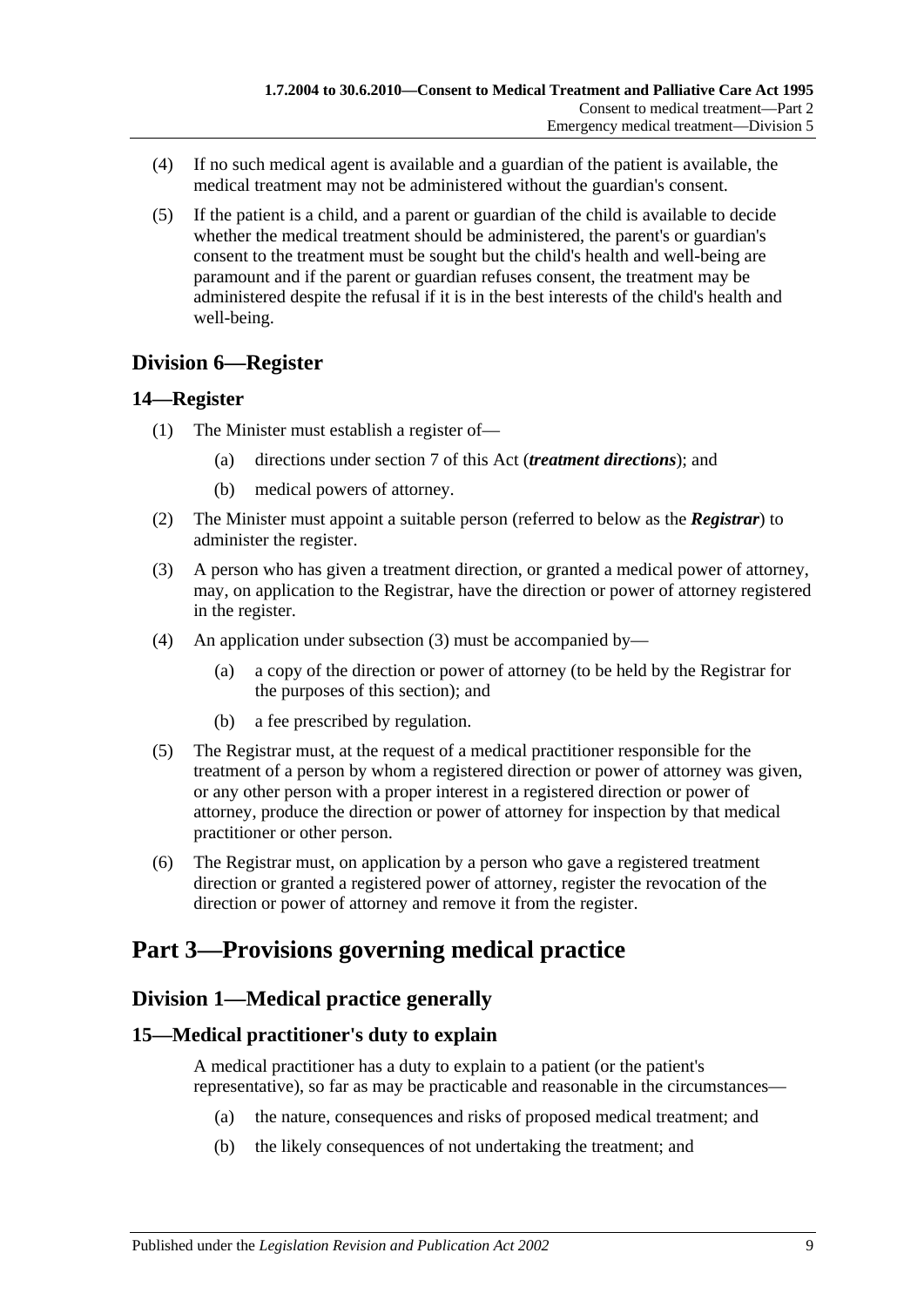(c) any alternative treatment or courses of action that might be reasonably considered in the circumstances of the particular case.

#### <span id="page-9-0"></span>**16—Protection for medical practitioners etc**

A medical practitioner responsible for the treatment or care of a patient, or a person participating in the treatment or care of the patient under the medical practitioner's supervision, incurs no civil or criminal liability for an act or omission done or made—

- (a) with the consent of the patient or the patient's representative or without consent but in accordance with an authority conferred by this Act or any other Act; and
- (b) in good faith and without negligence; and
- (c) in accordance with proper professional standards of medical practice; and
- (d) in order to preserve or improve the quality of life.

### <span id="page-9-1"></span>**Division 2—The care of people who are dying**

#### <span id="page-9-3"></span><span id="page-9-2"></span>**17—The care of people who are dying**

- (1) A medical practitioner responsible for the treatment or care of a patient in the terminal phase of a terminal illness, or a person participating in the treatment or care of the patient under the medical practitioner's supervision, incurs no civil or criminal liability by administering medical treatment with the intention of relieving pain or distress—
	- (a) with the consent of the patient or the patient's representative; and
	- (b) in good faith and without negligence; and
	- (c) in accordance with proper professional standards of palliative care,

even though an incidental effect of the treatment is to hasten the death of the patient.

- <span id="page-9-4"></span>(2) A medical practitioner responsible for the treatment or care of a patient in the terminal phase of a terminal illness, or a person participating in the treatment or care of the patient under the medical practitioner's supervision, is, in the absence of an express direction by the patient or the patient's representative to the contrary, under no duty to use, or to continue to use, life sustaining measures in treating the patient if the effect of doing so would be merely to prolong life in a moribund state without any real prospect of recovery or in a persistent vegetative state.
- (3) For the purposes of the law of the State—
	- (a) the administration of medical treatment for the relief of pain or distress in accordance with [subsection](#page-9-3) (1) does not constitute an intervening cause of death; and
	- (b) the non-application or discontinuance of life sustaining measures in accordance with [subsection](#page-9-4) (2) does not constitute an intervening cause<sup>1</sup> of death.

#### **Note—**

- - 1 A *novus actus interveniens* ie a cause that breaks a pre-existing chain of causation.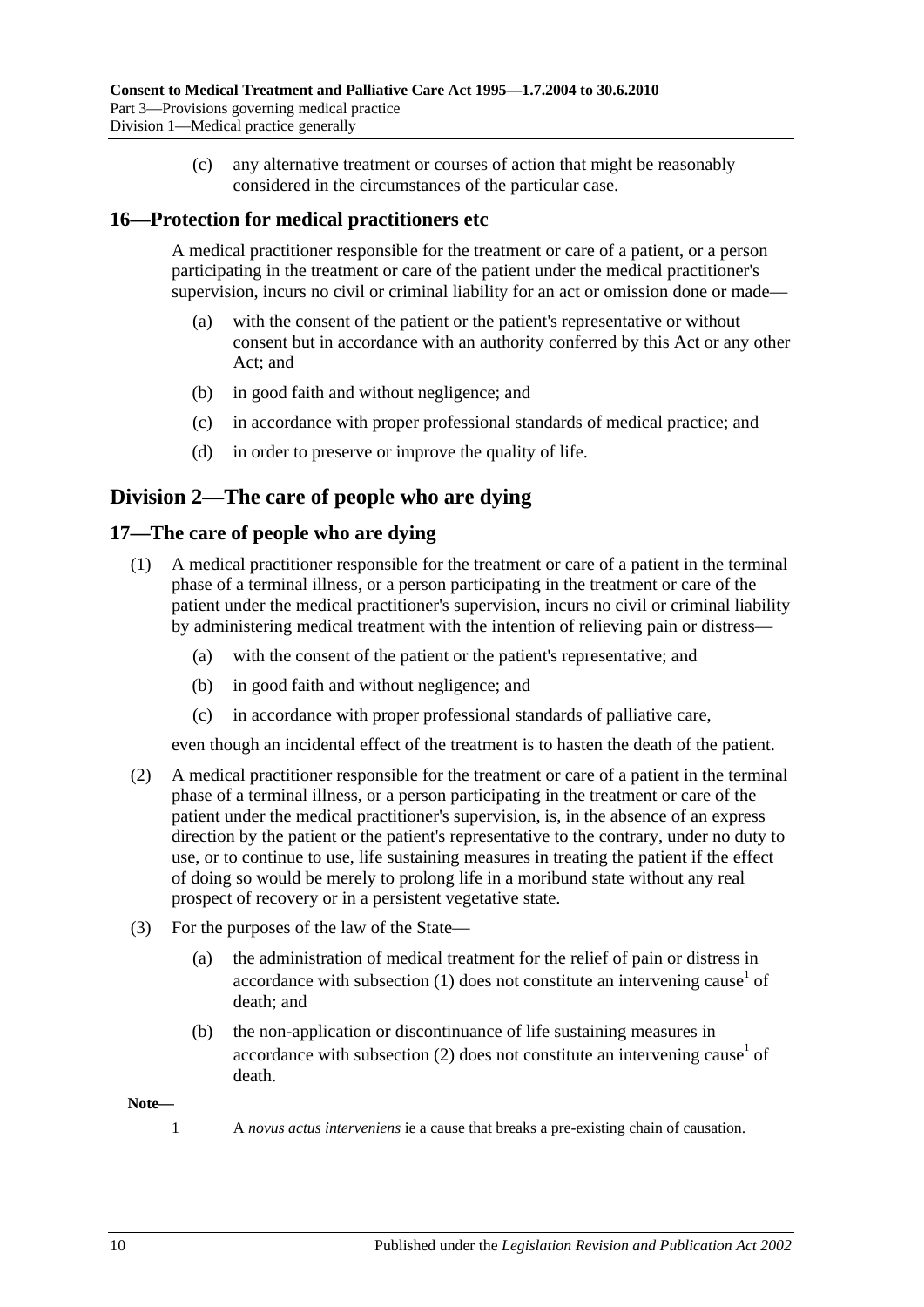#### <span id="page-10-0"></span>**18—Saving provision**

- (1) This Act does not authorise the administration of medical treatment for the purpose of causing the death of the person to whom the treatment is administered.
- (2) This Act does not authorise a person to assist the suicide of another.

## <span id="page-10-1"></span>**Part 4—Regulations**

#### <span id="page-10-2"></span>**19—Regulations**

The Governor may, by regulation, prescribe forms for the purposes of this Act.

## <span id="page-10-3"></span>**Schedule 3—Transitional provisions**

#### <span id="page-10-4"></span>**2—Transitional provisions**

- (1) Despite the repeal of the *[Natural Death Act](http://www.legislation.sa.gov.au/index.aspx?action=legref&type=act&legtitle=Natural%20Death%20Act%201983) 1983*, a direction made under that Act remains effective, subject to revocation or amendment by the person who made it, as a statement of that person's desire not to be subjected to extraordinary measures as defined in that Act to prolong life if suffering from a terminal illness.
- (2) If before the commencement of this Act a person granted an enduring power of attorney and purported to confer on the agent power to decide questions about the medical treatment of the grantor of the power in the event of the grantor's incapacity to do so, that power of attorney is as valid and effective as if it had been made under this Act.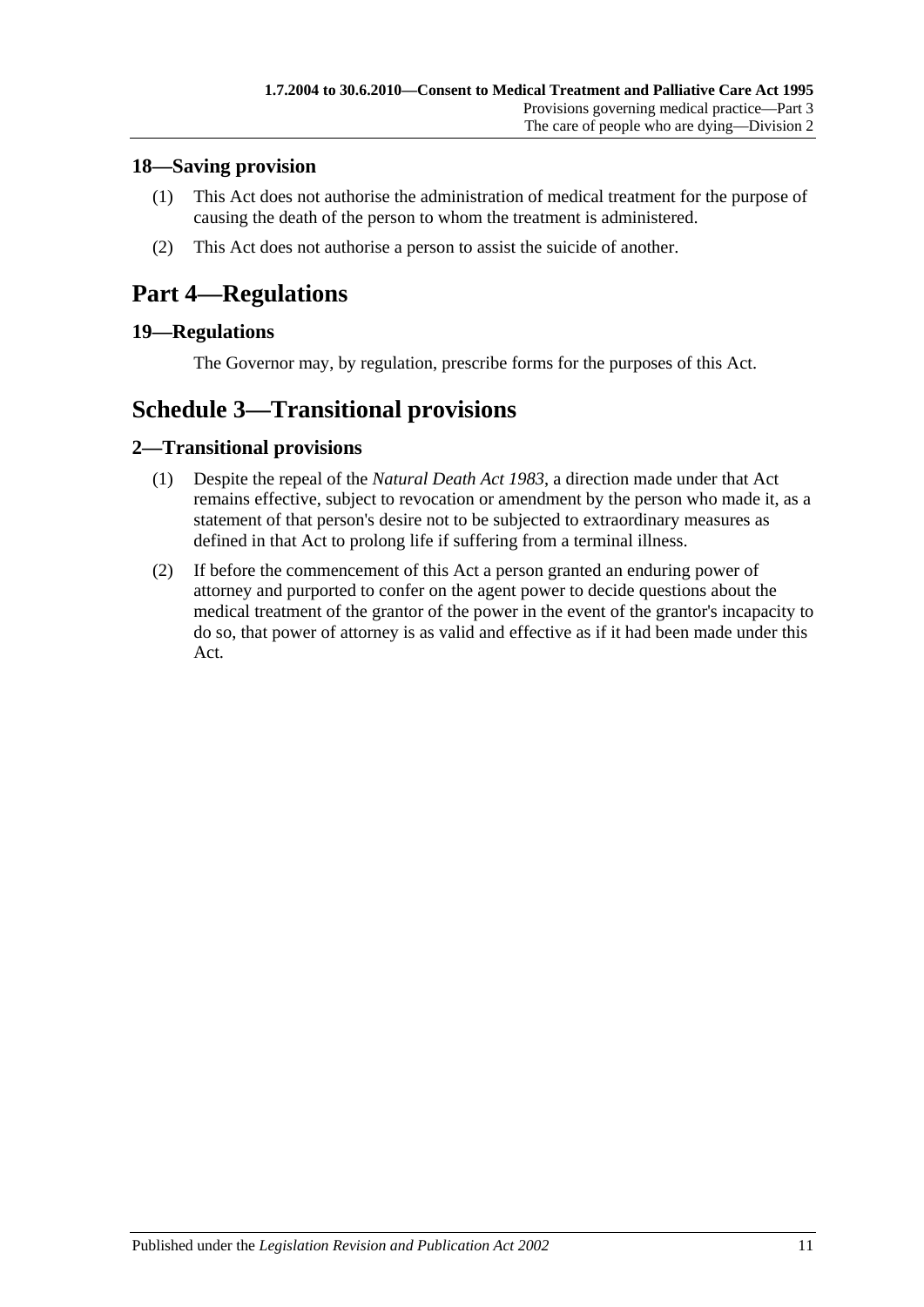## <span id="page-11-0"></span>**Legislative history**

### **Notes**

• For further information relating to the Act and subordinate legislation made under the Act see the Index of South Australian Statutes or www.legislation.sa.gov.au.

## **Legislation repealed by principal Act**

The *Consent to Medical Treatment and Palliative Care Act 1995* repealed the following:

*Consent to Medical and Dental Treatment Act 1985 Natural Death Act 1983*

## **Legislation amended by principal Act**

The *Consent to Medical Treatment and Palliative Care Act 1995* amended the following: *Guardianship and Administration Act 1993 Mental Health Act 1993*

## **Principal Act and amendments**

New entries appear in bold.

| Year No |     | Title                                                                                                                       | Assent | Commencement                                                                         |
|---------|-----|-----------------------------------------------------------------------------------------------------------------------------|--------|--------------------------------------------------------------------------------------|
| 1995 26 |     | Consent to Medical Treatment and 27.4.1995<br>Palliative Care Act 1995                                                      |        | 30.11.1995 ( <i>Gazette 30.11.1995 p1500</i> )<br>except s $14$ —30.5.1996: s $2(3)$ |
| 2004    | -12 | <b>Consent to Medical Treatment and 13.5.2004</b><br><b>Palliative Care (Prescribed Forms)</b><br><b>Amendment Act 2004</b> |        | 1.7.2004 (Gazette 3.6.2004 p1716)                                                    |

## **Provisions amended**

New entries appear in bold.

Entries that relate to provisions that have been deleted appear in italics.

| Provision      | How varied                                                                   | Commencement |
|----------------|------------------------------------------------------------------------------|--------------|
| Long title     | amended under <i>Legislation Revision and</i><br><b>Publication Act 2002</b> | 1.7.2004     |
| Pt1            |                                                                              |              |
| s <sub>2</sub> | omitted under Legislation Revision and<br>Publication Act 2002               | 1.7.2004     |
| s <sub>4</sub> |                                                                              |              |
| dentist        | substituted by 12/2004 s 4                                                   | 1.7.2004     |
| Pt 2           |                                                                              |              |
| s <sub>7</sub> |                                                                              |              |
| s7(2)          | amended by 12/2004 s 5                                                       | 1.7.2004     |
| s <sub>8</sub> |                                                                              |              |